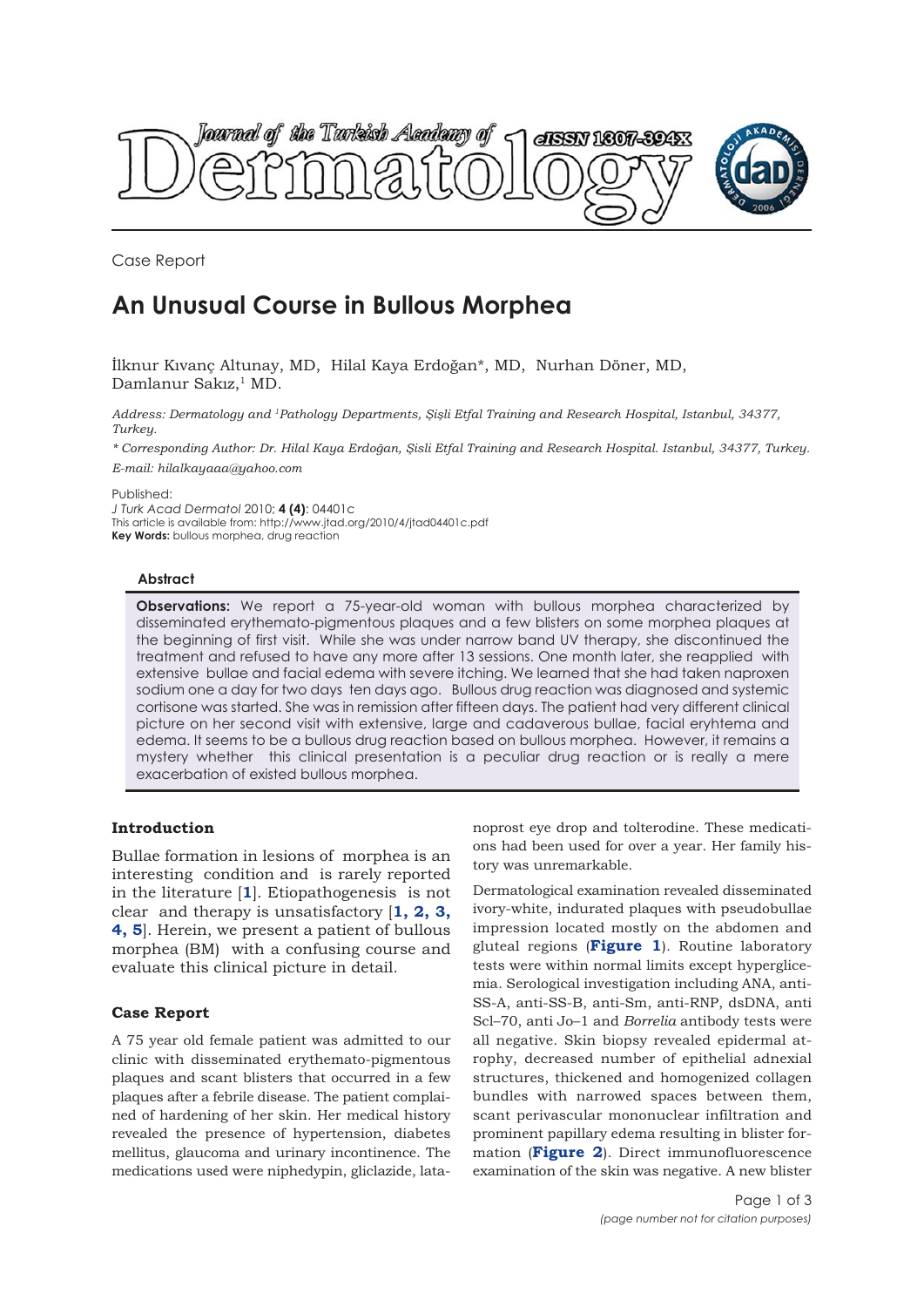*J Turk Acad Dermato*l 2010; **4 (4)**: 04401c. http://www.jtad.org/2010/4/jtad04401c.pdf



Figure 1. Ivory-white, indurated plaques with pseudobullae impression located on the gluteal region.

formed on the right lumbar region during her hosptalization. A second skin biopsy was performed from this new blister. Biopsy specimen of this blister demonstrated epidermal hyperkeratosis, thinning and severe subepidermal edema resulting in blister formation. There were many erythrocytes in blister fluid. Perivascular lymphocyte infiltration, thick and sclerotic collagen bundles were observed in dermis.

A diagnosis of bullous morphea was made and narrow-band UVB therapy was initiated (3 days/week). However, she stopped phototherapy by herself after 13 sessions ( total cumulative dose: 18,6/cm²) and her follow-up visits failed. After one month, she was readmitted with a different clinical picture consisting of severe pruritus, facial erythema and mild edema of eyelids and widespread new bullae formations on different body areas (**Figure 3 a,b and c**). Nikolsky's sign was negative and there was no mucosal involvement. The patient revealed that she had used a nonsteroidal an-



**Figure 2.** Thickened and homogenized collagen bundles with narrowed spaces between them, scant perivascular mononuclear infiltration and prominent papillary edema resulting in blister formation (H+E, x 40).

tiinflammatory drug 'naproxen sodium' for her myalgies. Punch biopsy obtained from a bullous lesion showed focal spongiosis, spongiotic vesiculation and lymphocytic exocytosis in the epidermis, perivascular inflammatory infiltration including lymphocytes and eosinophils in the papillary dermis and also sclerotic collagen in a focal area in the papillary dermis.

Direct immunfluorescence examination was negative. Laboratory examinations were unremarkable except hyperglicemia (153 mg/dl) and eosinophilia (18%). Considering a possible drug reaction, naproxen sodium was stopped and 40mg/day prednisolone therapy was started. Rapid healing was observed with desquamation. Prednisolone therapy was tapered gradually and stopped in one month. New blister formation was not observed in the follow-up period. After one month, we applied patch test with naproxen sodium on the back of the patient, and the test proved to be negative.



**Figure 3a, 3b and 3c.** Pemphigoid-like bullae and eroded areas on different regions of the body. Clinical photograph showing loss of eyebrow with multiple skin colored papules